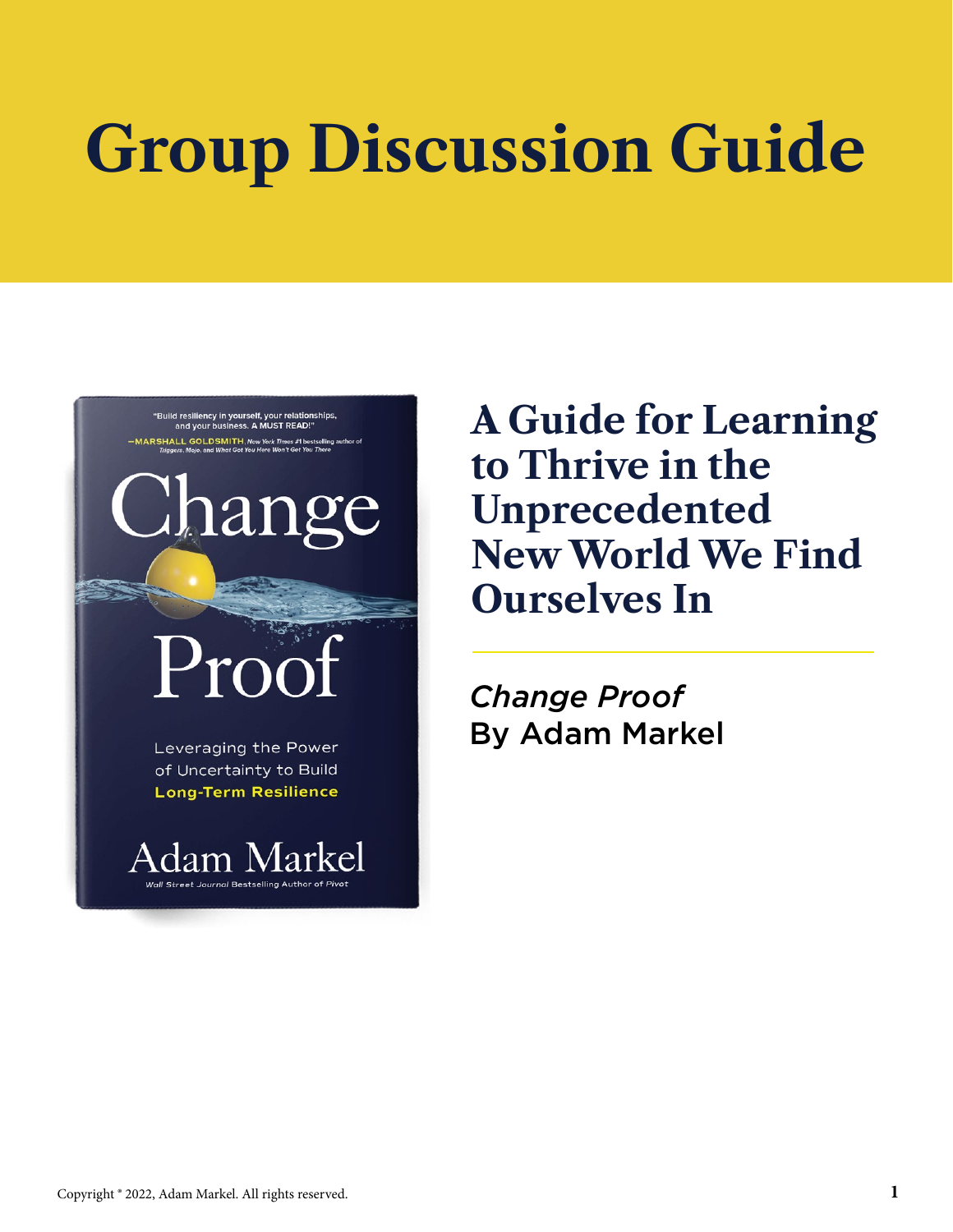## **INTRODUCTION**

# **Are You and Your Organization Thriving or Merely Surviving?**

There's no question that the last two years have been tremendously tough on all of us. We've had to weather wave after wave of the impacts of COVID-19 – and we're still facing many of its challenges in direct and indirect ways.

Often, resilience is associated with "rolling with the punches" and "bouncing back" after a challenge or through change. But what if, rather than simply getting back to baseline you could aim higher and actually *thrive* in the midst of uncertainty?

We all know that change is necessary, and yet few of us welcome it. Becoming change proof means coming to terms with the discomfort of change so we can truly embrace the future.

#### **Above all else, to become change proof we must be resilient.**

*Change Proof* teaches you that this kind of resilience—thriving versus surviving—is a skill you can cultivate, both personally and professionally. Learn to move beyond managing change to actively embracing it—and actually using times of uncertainty, crisis, and chaos to create opportunities and stimulate individual and team growth.

#### **Put simply, we have to learn how to crush it without crushing our team members in the process.**

My team and I created this discussion guide because we know how hard it can be to manage, inspire, and even motivate others — especially when it comes to making changes and assimilating new tools. This guide will help you do both by giving you a structure to model and facilitate from with context to prime the discussion of resiliency with your teams.

#### **It is my hope that this discussion guide inspires thoughtfulness and sparks interesting conversation among you and your team members to explore how together, you can become change proof.**

Much Love, Adam Markel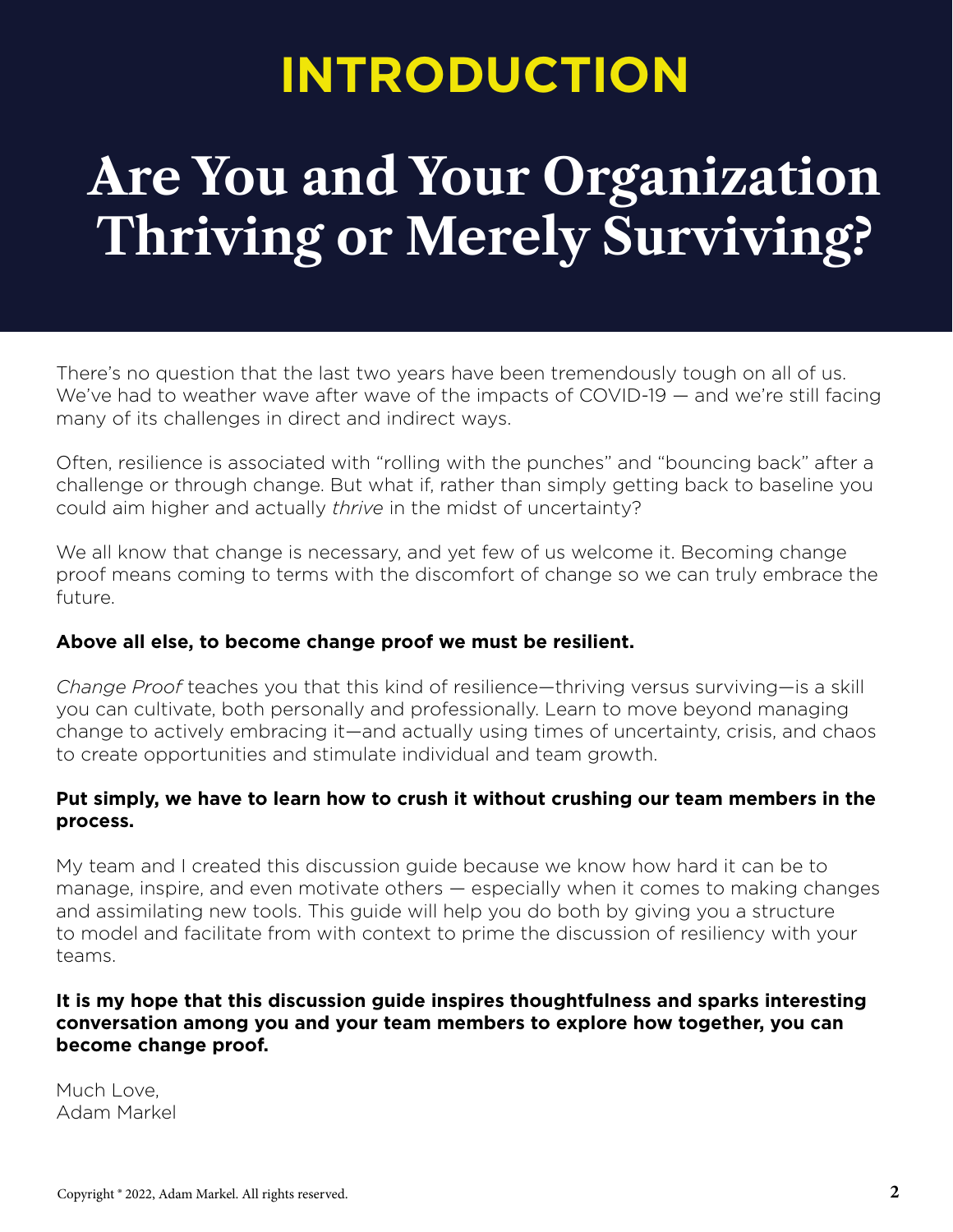# **PART 1:**

# **Choose Change Before it Chooses You**

## **Chapter 1: How Change Changes Things – and What to Do About It**

- 1. Have you felt unease or anxiety in the last several months? What have you been anxious about?
- 2. Have you experienced a macro or micro pivot recently? Please share.
- 3. How do you feel you can become "friends" with change?

### **Chapter 2: Got Your Back - Lifeguard Lessons**

- 1. Who would you identify as your "wingmen" in life? How do they support you?
- 2. When's the last time you "failed"? What did you learn?
- 3. Who's back do YOU have? Who knows they can count on you no matter what?

### **Chapter 3: The Change Proof Model - Pause, Ask, Choose**

- 1. Do you have a morning ritual? What is it?
- 2. When was the last time you were in the "suck"? How did you deal with it at the time?
- 3. Pause, Ask, Choose which step is the most challenging for you?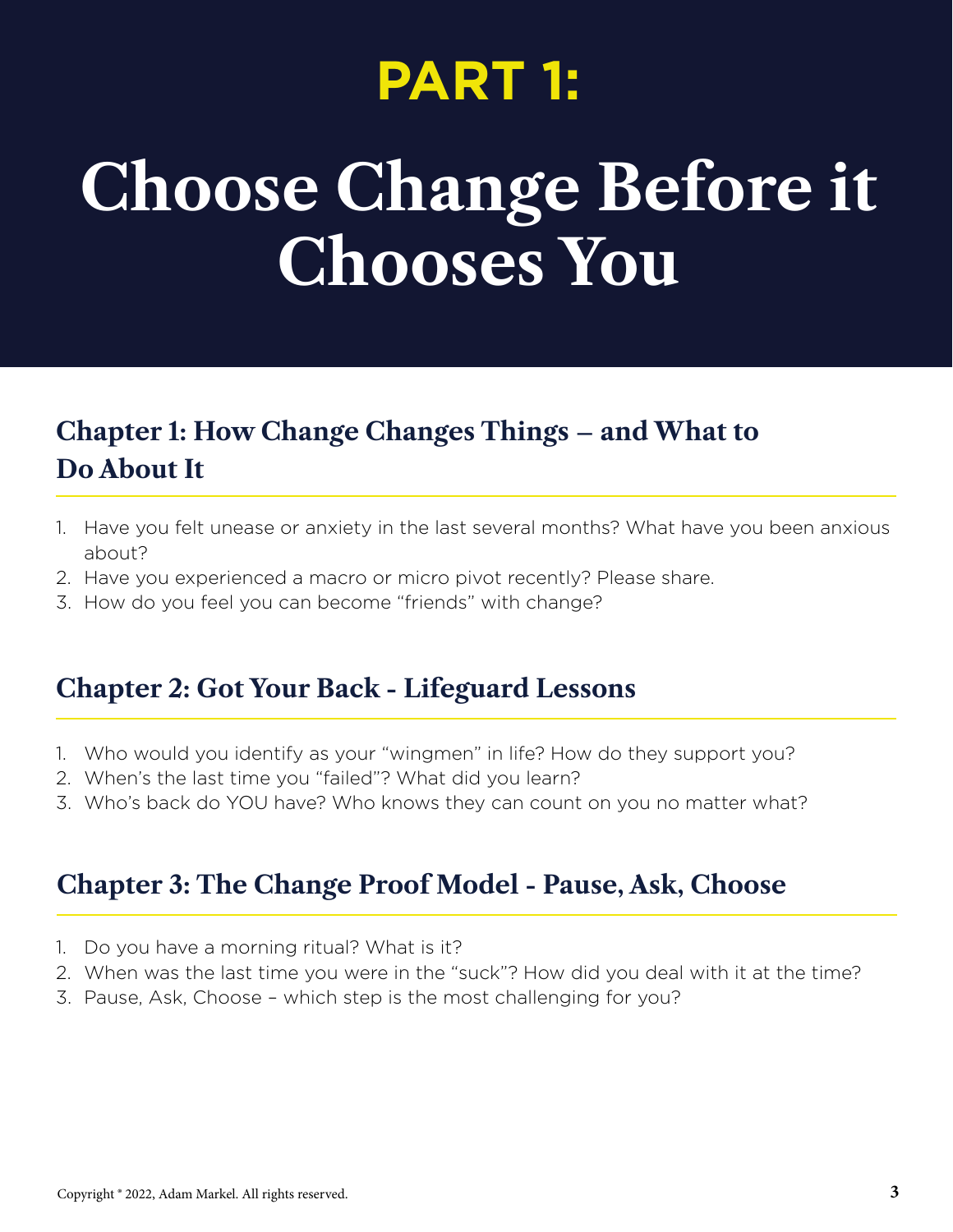# **PART 2:**

# **Becoming Change Proof**

## **Chapter 4: The Power of Choice - Leveraging Your Relationship to Change and Stress**

- 1. Do you often feel overly stressed? How do you deal with it?
- 2. How do you perceive stress? Do you believe it's harmful?
- 3. Share about your Resilience Assessment results. What did you learn? *If you haven't taken the Resilience Assessment yet, [you can do so here.](https://resiliencerank.com/changeproof/)*

### **Chapter 5: The Markers of Resilience**

- 1. Do you identify as a resilient person? Share about a time when you modeled resilience.
- 2. Do you love your life? If not, what's standing in the way of you loving it?
- 3. Among the markers for resilience listed in this chapter, which ones, if any, are the biggest challenge for you?

### **Chapter 6: The Myth of Balance**

- 1. Is your life harmonious? If not, what feels out of harmony?
- 2. In what areas of your life are you experiencing friction?
- 3. What is your relationship with uncertainty? Do you embrace it with relative ease or is it difficult for you?

### **Chapter 7: Harmony**

- 1. Are there any activities/habits/rituals you engage in that bring you a feeling of harmony?
- 2. Of the four pillars of equilibrium, which is the most challenging for you? The easiest?
- 3. How can you break yourself down to the four core instruments that make us human so that you're operating at the highest level possible for as long as you possibly can?

Copyright ® 2022, Adam Markel. All rights reserved. **4**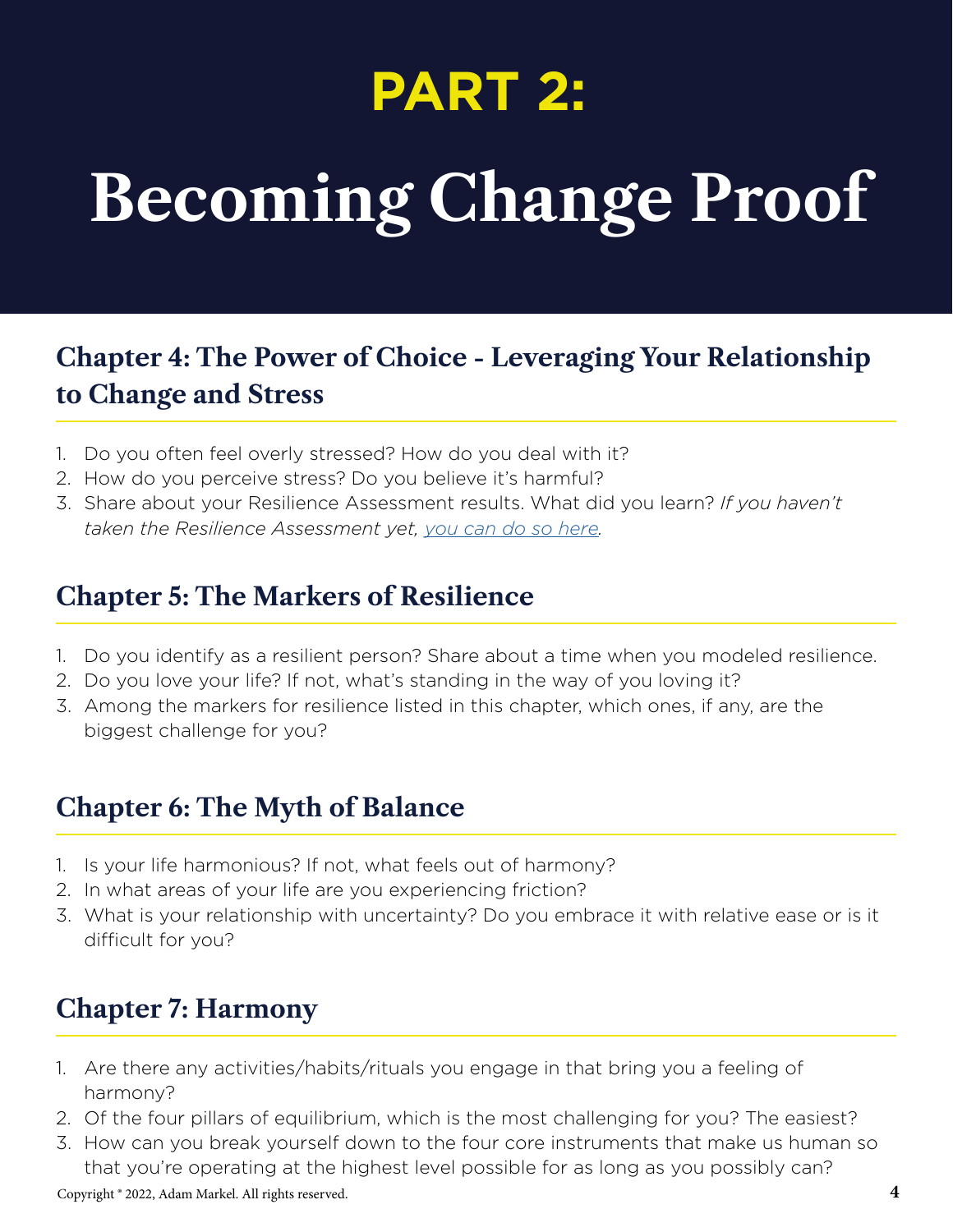## **Chapter 8: The Resilience Bank Account**

- 1. How old were you when you opened your first bank account? What was that experience like?
- 2. Do you make daily deposits to your resilience bank account? In what ways?
- 3. When you think about your resilience bank account, have you made more deposits or withdrawals?

### **Chapter 9: Resilient Organizations**

- 1. Among the seven conclusions the US government outlined for "Resilience and Ecosystem Services", which resonated the strongest for you and your organization?
- 2. Are there any conclusions where you feel your organization is doing well?

### **Chapter 10: Left Brain Resilience**

- 1. Let's revisit your Resilience Assessment Results. What falls in your red zone?
- 2. Among the four quadrants (Mental, Physical, Emotional, Spiritual) where did you score the highest? Lowest? What did you learn?
- 3. What anecdote from this chapter resonates the most with you? Why?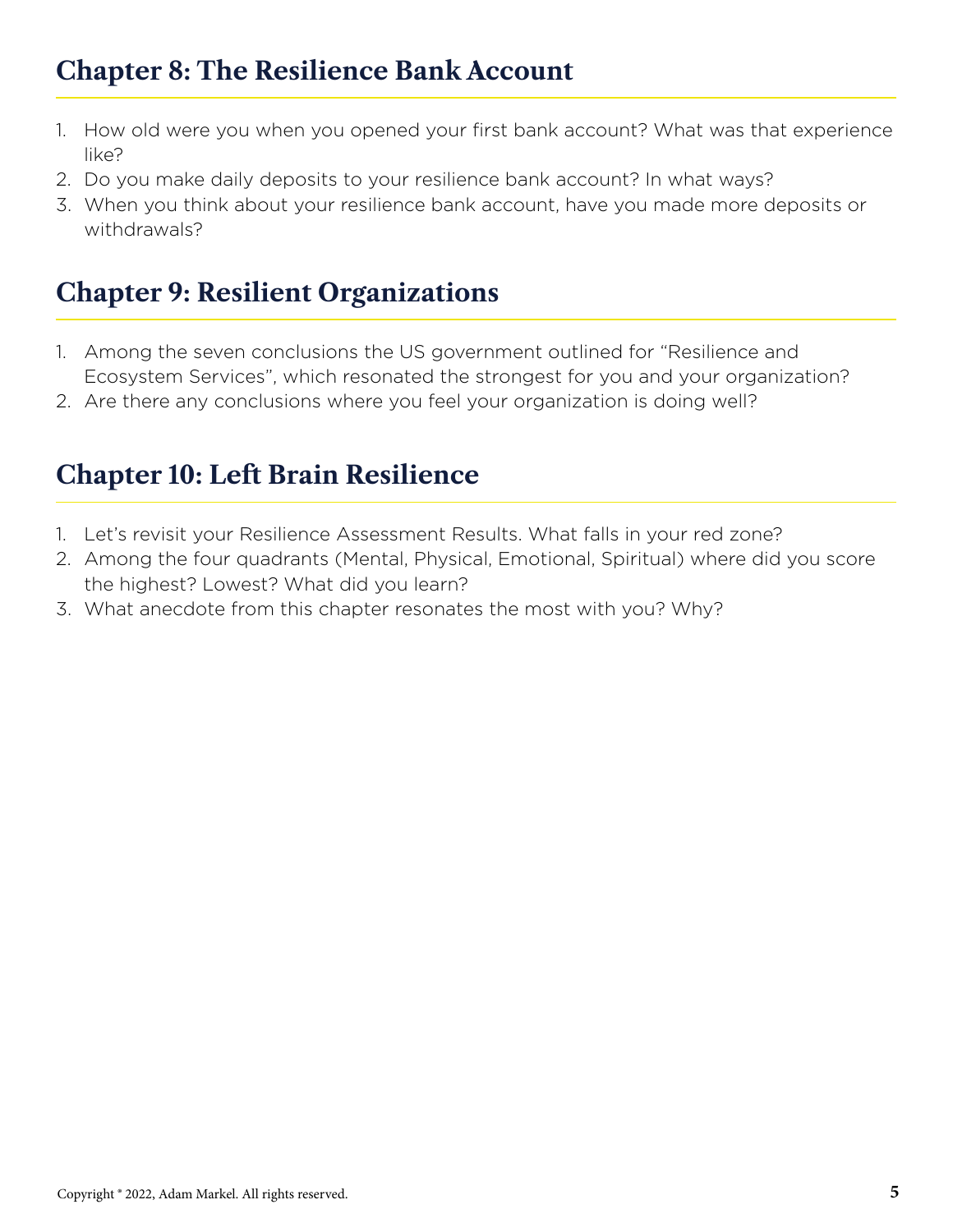# **PART 3:**

# **Change Proof Hardware**

### **Chapter 11: Recovery Versus Burnout**

- 1. What's your relationship with your body? Do you care for it well? How could you do better?
- 2. Have you experienced burnout? Share about the experience and how you approached recovery.
- 3. Are you being honest with yourself as it relates to burnout?

### **Chapter 12: Recover Before It's Too Late**

- 1. How do you recover? Do you wait until you're tired or pause before you're past the brink?
- 2. What are two or three practical ways you can pause and recover during your day?
- 3. Do you ask for support when you need it?

### **Chapter 13: Even Michael Jordan Paused**

- 1. What would taking a pause look like for you? What top of mountain do you fear you'll never get back?
- 2. How? And Why? Which question do you emphasize and in what order?

### **Chapter 14: Outperforming Challenges**

- 1. Do you exercise regularly? If not, why?
- 2. Where does taking care of your body fall on your values list? Does it need to move up the priority list?
- 3. What physical rituals can you build into your day?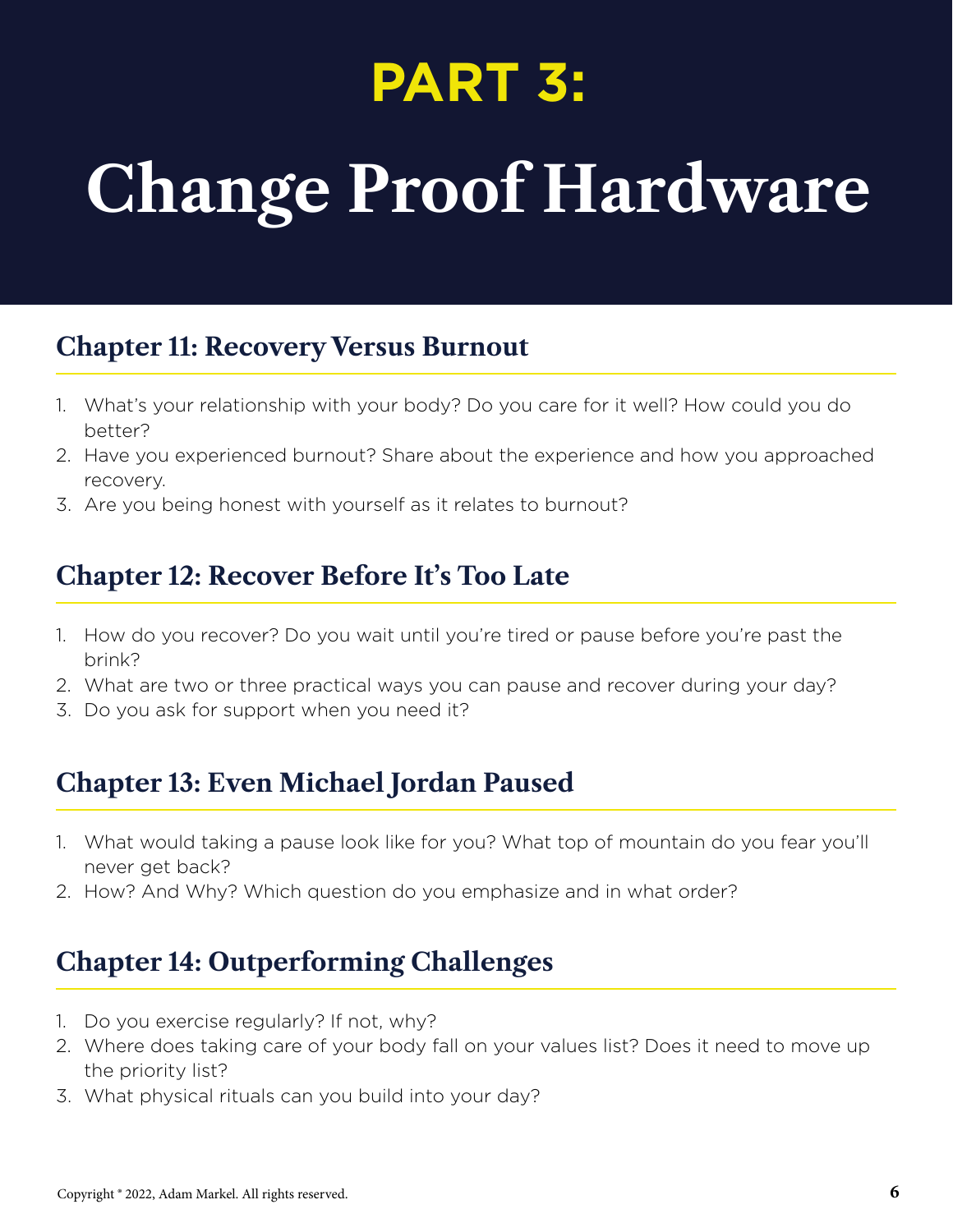### **Chapter 15: Get Out of Your Head**

- 1. How can you be more redundant with those you lead?
- 2. Did you do the pause exercise in this chapter? Talk about your experience.
- 3. How often do you pause with your thoughts?

### **Chapter 16: Mindset Recalibration**

- 1. Which version of King Canute are you most like?
- 2. Have you ever disputed your initial beliefs and discovered something better?

### **Chapter 17: Disputing Irrational Beliefs**

- 1. "What self-defeating irrational belief do you want to dispute and surrender?"
- 2. Do you tend to have a fixed or growth mindset?

### **Chapter 18: A Little Failure Goes A Long Way**

- 1. Do you regularly "exercise" your brain? If so, in what ways?
- 2. Have you tried meditation? If so, what was your experience? If not, why not?
- 3. In what areas of your life can you inject more improvisation?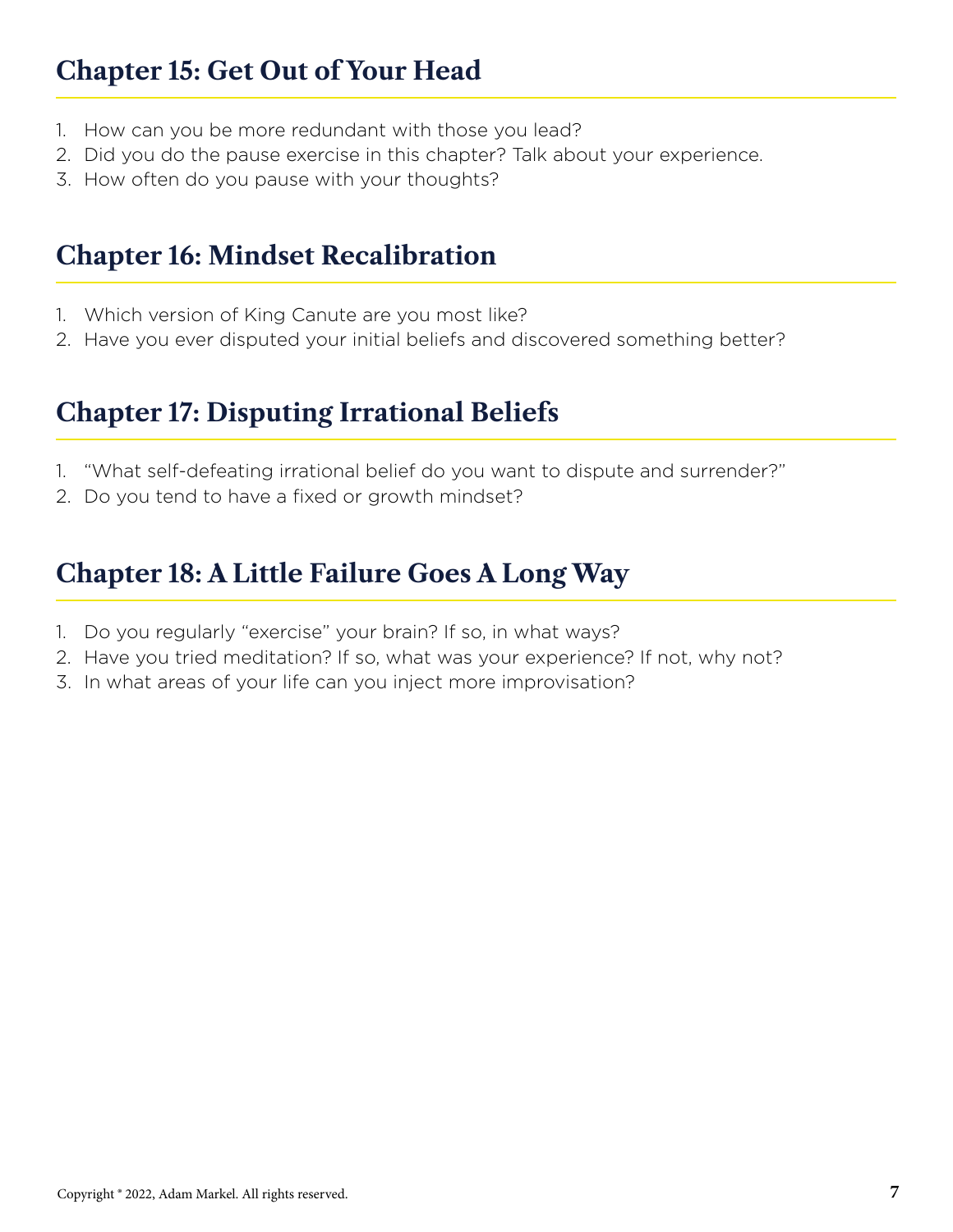# **PART 4:**

# **Change Proof Software**

### **Chapter 19: Happiness Doesn't Deliver Resilience**

1. Who is in your emotional support network? How do you rely upon them?

### **Chapter 20: Are You Emotionally Agile?**

- 1. Do you feel that you're emotionally resilient? Are there ways you could improve in this area? How?
- 2. Have you tried tapping? What did the experience feel like for you?

### **Chapter 21: The 3-4 Method**

- 1. Did you practice the 3-4 Method? How did it feel for you?
- 2. Are you willing to share what it is you're working to let go of?

### **Chapter 22: Follow the Bubbles**

- 1. Have you ever experienced a life-threatening situation? What did you learn from it?
- 2. Talk about some bubbles you've experienced this week.

### **Chapter 23: Calm is Contagious**

- 1. Do you feel like you're generally a calm person?
- 2. How do you "Embrace the Suck" in life?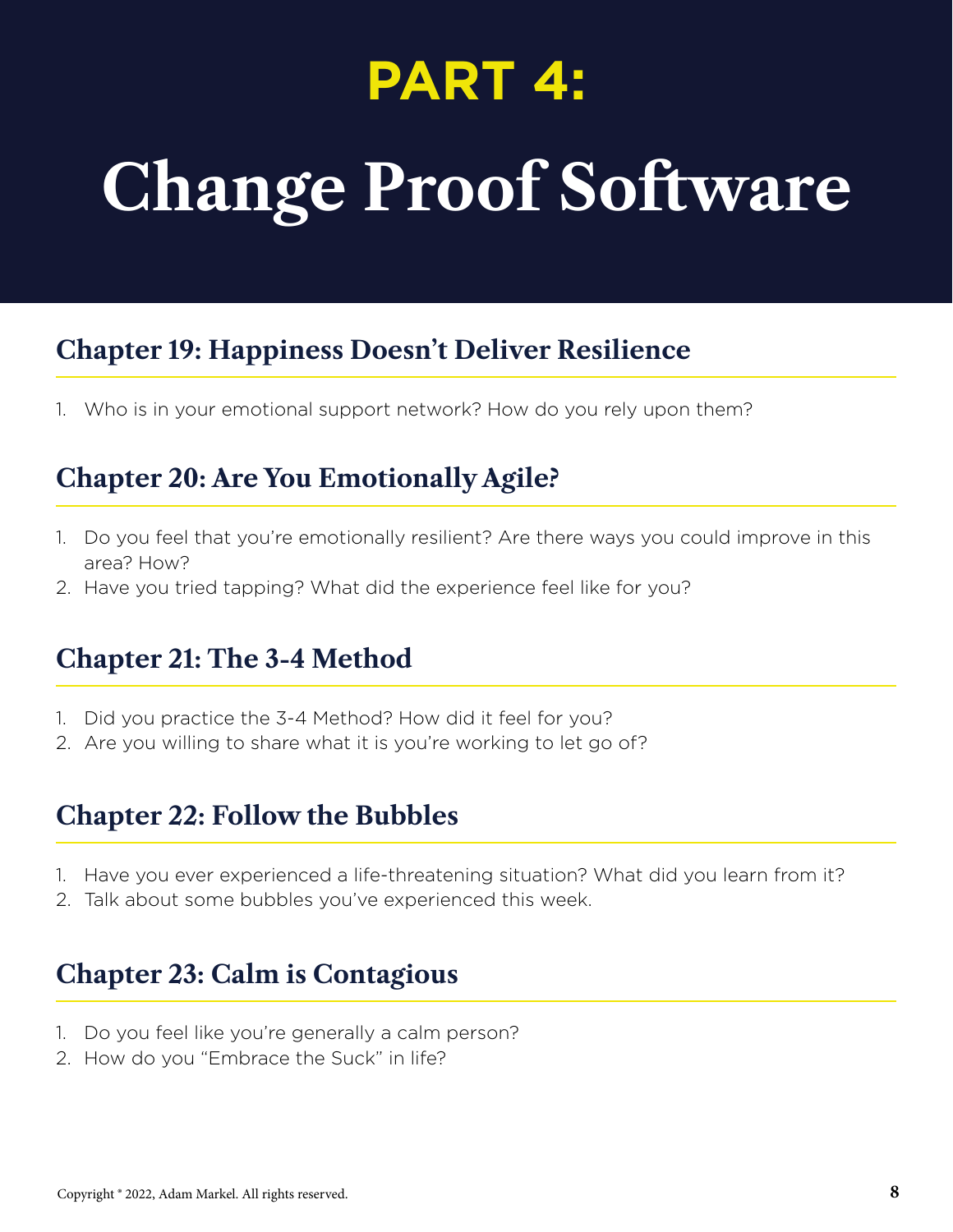### **Chapter 24: Resilience Is A Choice**

- 1. What does your ideal day look like? Go through the exercise and discuss what came up for you?
- 2. How are you going to get there? What are concrete steps you can take to make progress toward your ideal day?
- 3. Have you created a Code of Conduct? Talk about it.

### **Chapter 25: The Myth of Authenticity**

- 1. Have you found yourself hiding? In what ways do you hide from people in your life?
- 2. Is there anything you're feeling called to be transparent about?

### **Chapter 26: "We'll Figure It Out"**

1. Do you have a resilient relationship with someone that will help you "figure it out"?

### **Chapter 27: Self-Destruction Versus Stagnation**

- 1. Have you tried the toothbrush test? How did it feel?
- 2. What is your perspective of spirit? What are your thoughts about an infinite nature of our spirit?

### **Chapter 28: What Change-Proof Culture Can Do For You**

- 1. Among the four most important qualities that a business leader can possess (selfawareness, transparency, leading by example, leading with the spirit) which do you feel you do well? Which do you feel you need to improve?
- 2. If you are a leader of an organization, have you created a code of conduct for the business? What would it look like if you did?

### **Chapter 29: Connecting With Others Connects You with You**

- 1. Who is someone that you've lost touch with that you can connect with this week?
- 2. What's one thing in your future that you're working toward?
- 3. Is it challenging for you to be present with yourself or others?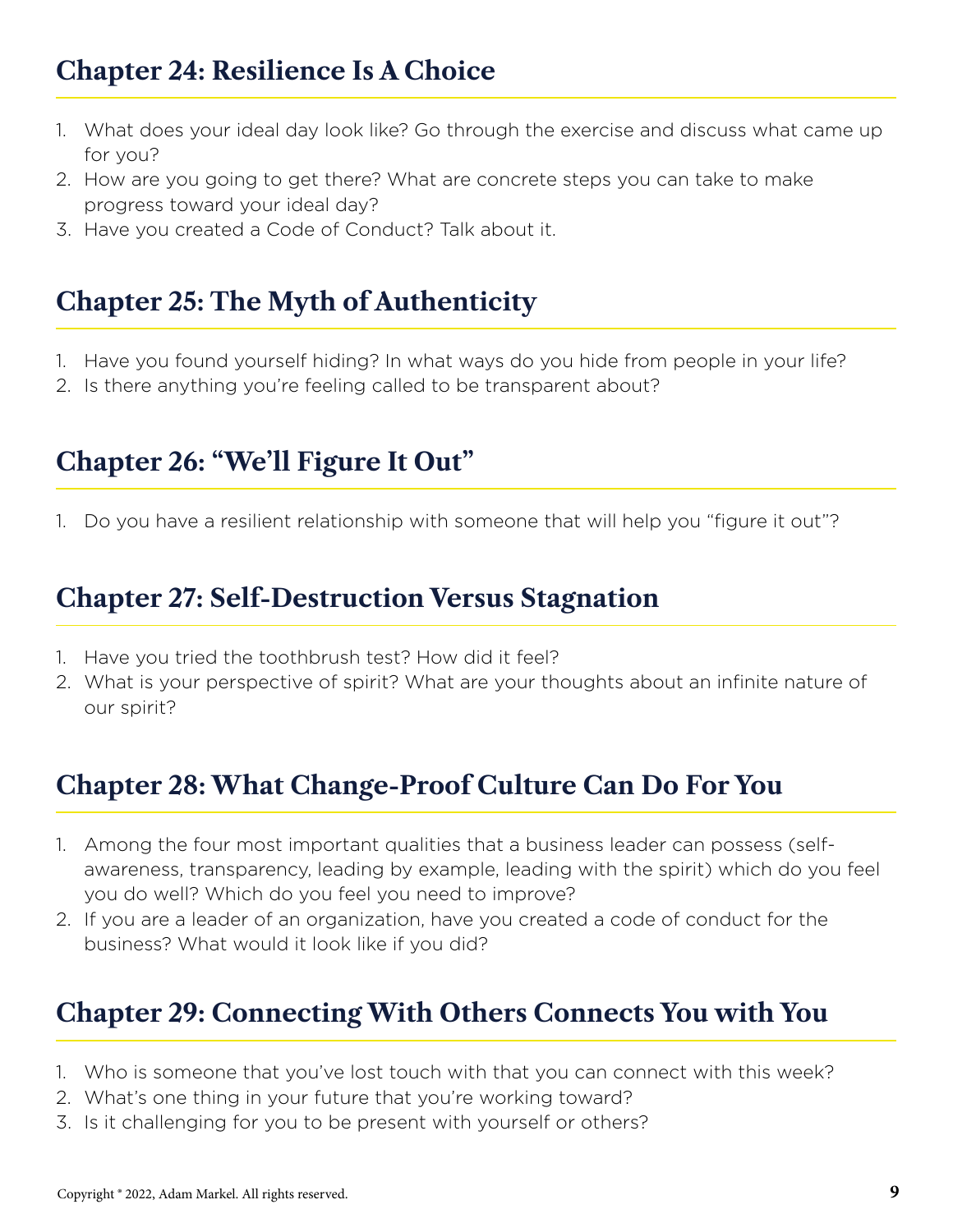## **Chapter 30: Breakthrough Without a Breakdown**

- 1. Have you identified anything you might need to let go of to become who you want to be?
- 2. What are three things you're grateful for that you can name today?

### **Chapter 31: Leverage Uncertainty**

- 1. What are you grateful for in this moment?
- 2. Who are you grateful for in this moment?
- 3. How has your life benefited in ways you weren't paying attention to?

### **Chapter 32: The Mystery of Death**

- 1. What are new ways you can find to serve those around you and in your organization?
- 2. While it may be difficult to discuss, how have you experienced loss and how can you use the "Five Honorings" for spiritual resilience?

### **Epilogue: Imagining the Future**

- 1. What's the biggest lesson you've learned from Change Proof?
- 2. What will you implement from what you've learned to build your resilience?